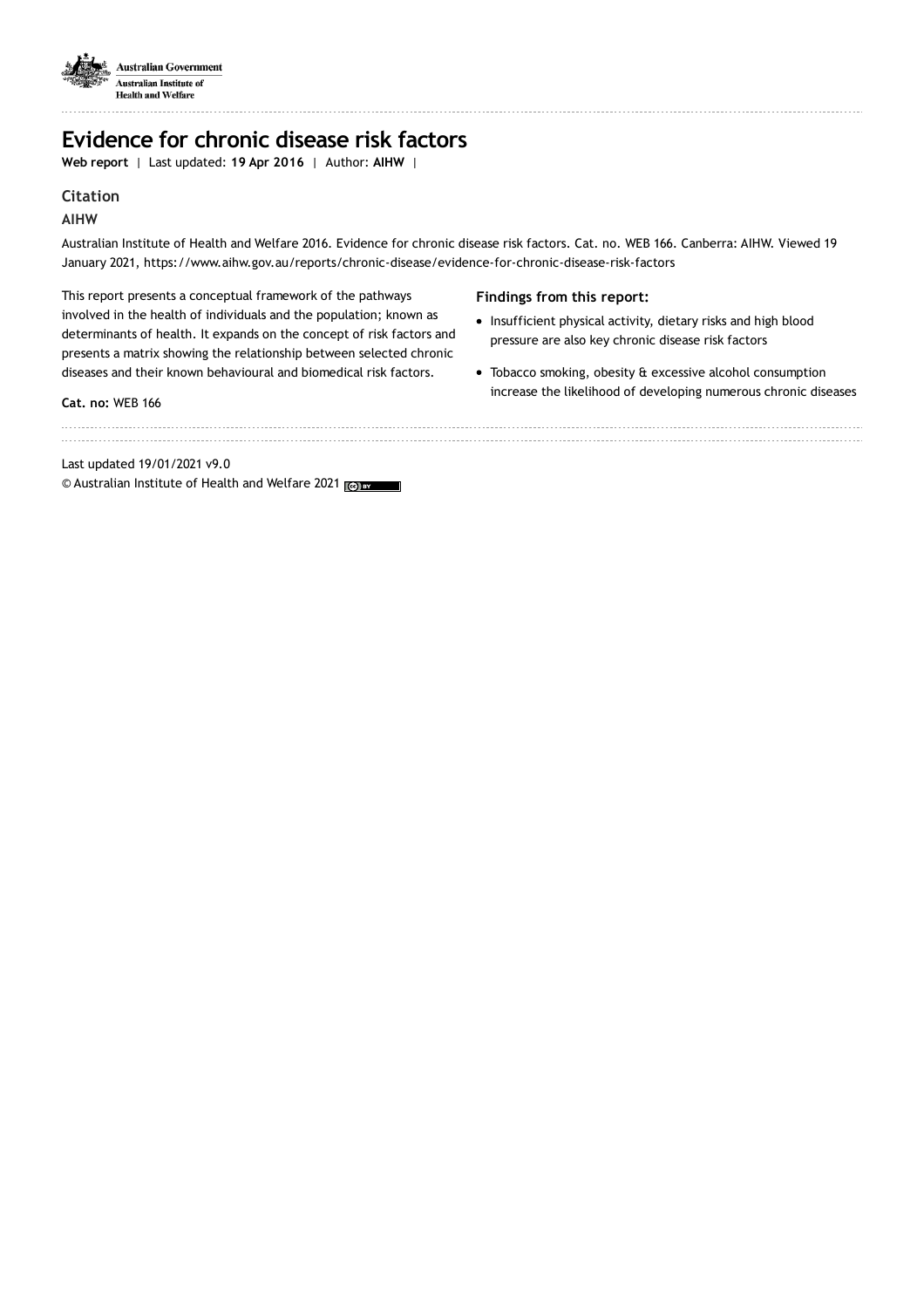

# **Summary**

The term chronic disease applies to a group of diseases that tend to be long lasting and have persistent effects. This is opposed to **acute** diseases, which have a quick onset and are often brief, intense and/or severe.

Many factors influence how healthy we are. Some of these function on an individual level, for example, health behaviours or genetic makeup, while others function at a broader societal level, such as the availability of health services, vaccination programs or a clean and healthy environment. All these influencing factors are known collectively as **determinants of health**.

Figure 1 presents a conceptual framework of the pathways involved in the health and functioning of individuals and the population.



**Figure 1: A conceptual framework for determinants of health**

*Source:* AIHW 2012. *Risk factors contributing to chronic disease*. Cat. no. PHE 157.

Health determinants can influence our health in either a positive or negative way. Determinants affecting health in a negative way are commonly referred to as **risk factors**. They can increase the likelihood of developing a chronic disease, or interfere in the management of existing conditions.

Last updated 13/06/2018 v9.0 © Australian Institute of Health and Welfare 2021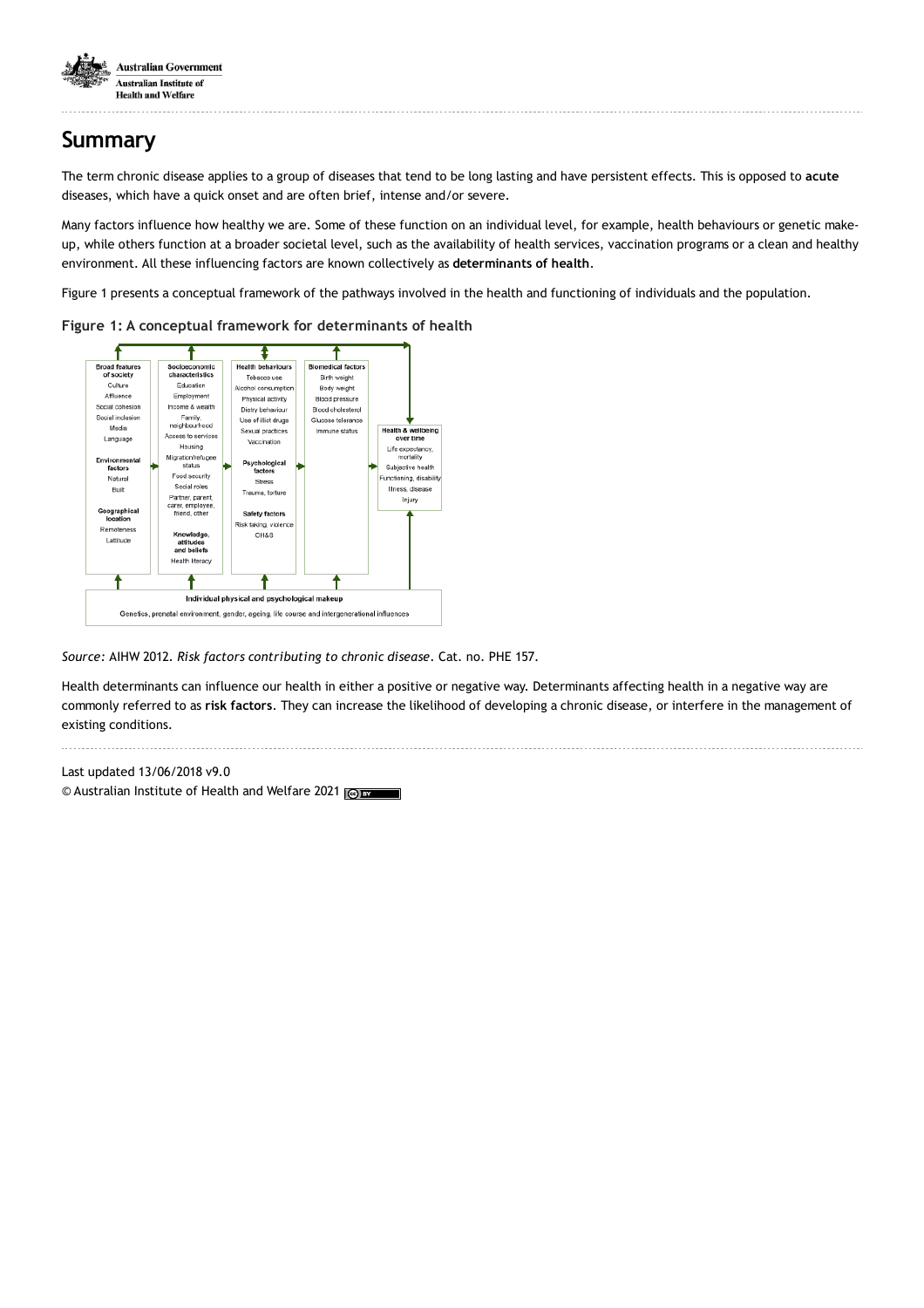

# **Behavioural and biomedical risk factors**

The relationship between selected chronic diseases and their known behavioural and biomedical risk factors is shown in Table 1. **Behavioural risk factors** are risk factors that individuals have the most ability to modify, such as diet, tobacco smoking and drinking alcohol. **Biomedical risk factors** are bodily states that carry relatively direct and specific risks for health—such as overweight and obesity and high blood pressure—and are often influenced by health behaviours.

Many chronic diseases share behavioural and biomedical risk factors that are largely preventable. Modifying these risk factors can reduce an individual's risk of developing a chronic disease and result in large health gains by reducing illness and rates of death.

Table 1 reveals that tobacco smoking, obesity and excessive alcohol consumption increase the likelihood of developing numerous chronic diseases. Insufficient physical activity, dietary risks, high blood pressure and abnormal blood lipids are also key risk factors for chronic disease development.

## **Criteria for inclusion as a risk factor**

Table 1 highlights individual risk factors where there is *strong* evidence of a *direct* association to a chronic disease.

There are numerous risk factors where the evidence is *suggestive* of an effect on chronic disease but the evidence is not as strong. These have not been included in Table 1.

Some risk factors have an *indirect* association to a chronic disease, either through influence on other risk factors or other chronic diseases and these also have not been included in Table 1.

Table 1 shows *direct* associations between risk factors and chronic disease. It does not show *associations* that may exist between some behavioural risk factors and biomedical risk factors. For example, while poor diet and insufficient physical activity are frequently associated with obesity, high blood pressure and abnormal blood lipids (dyslipidaemia), they may not be recorded in Table 1 unless there is strong evidence of a direct association. Likewise, chronic diseases can in themselves be risk factors for other chronic diseases; for example, cardiovascular disease is a risk factor for type 2 diabetes and chronic kidney disease but they are not recorded in Table 1 as this analysis focuses on biomedical and behavioural risk factors only.

In treating or preventing chronic diseases, it is often important to target associated behavioural risk factors to limit the diseases' development or progression.

| Table 1: Strong evidence of direct associations between selected chronic diseases and behavioural and biomedical |
|------------------------------------------------------------------------------------------------------------------|
| risk factors                                                                                                     |

|                                  | <b>Behavioural:</b>       | <b>Behavioural:</b>                  | <b>Behavioural:</b>                        | <b>Behavioural:</b> | <b>Biomedical:</b> | <b>Biomedical:</b>     | <b>Biomedical:</b>       |
|----------------------------------|---------------------------|--------------------------------------|--------------------------------------------|---------------------|--------------------|------------------------|--------------------------|
|                                  | <b>Tobacco</b><br>smoking | Insufficient<br>physical<br>activity | <b>Excessive</b><br>alcohol<br>consumption | Dietary risks       | Obesity            | High blood<br>pressure | Abnormal<br>blood lipids |
| <b>CVD</b>                       | $\bullet$                 | $\bullet$                            |                                            | $\bullet$ (a)       | $\bullet$          | $\bullet$              | $\bullet$                |
| <b>Stroke</b>                    | $\bullet$                 | $\bullet$                            | $\bullet$                                  |                     | $\bullet$          | $\bullet$              | $\bullet$                |
| Type 2<br>diabetes               | $\bullet$                 | $\bullet$                            |                                            | $\bullet$ (a)       | $\bullet$          |                        |                          |
| Osteoporosis                     | $\bullet$                 | $\bullet$                            | $\bullet$                                  | $\bullet$ (b)       | -                  |                        |                          |
| Colorectal<br>cancer             | $\bullet$                 |                                      | $\bullet$                                  | $\bullet$ (c)       | $\bullet$          |                        |                          |
| <b>Oral health</b>               | $\bullet$ (d)             |                                      | $\bullet$ (e)                              | $\bullet$ (f)       | -                  |                        |                          |
| <b>CKD</b>                       | $\bullet$                 |                                      |                                            |                     | $\bullet$          | $\bullet$              |                          |
| <b>Breast cancer</b><br>(female) |                           |                                      | $\bullet$                                  |                     | $\bullet$ (g)      |                        |                          |
| Depression                       |                           |                                      |                                            |                     | $\bullet$          | -                      |                          |
| <b>Osteoarthritis</b>            |                           |                                      |                                            |                     | $\bullet$          |                        |                          |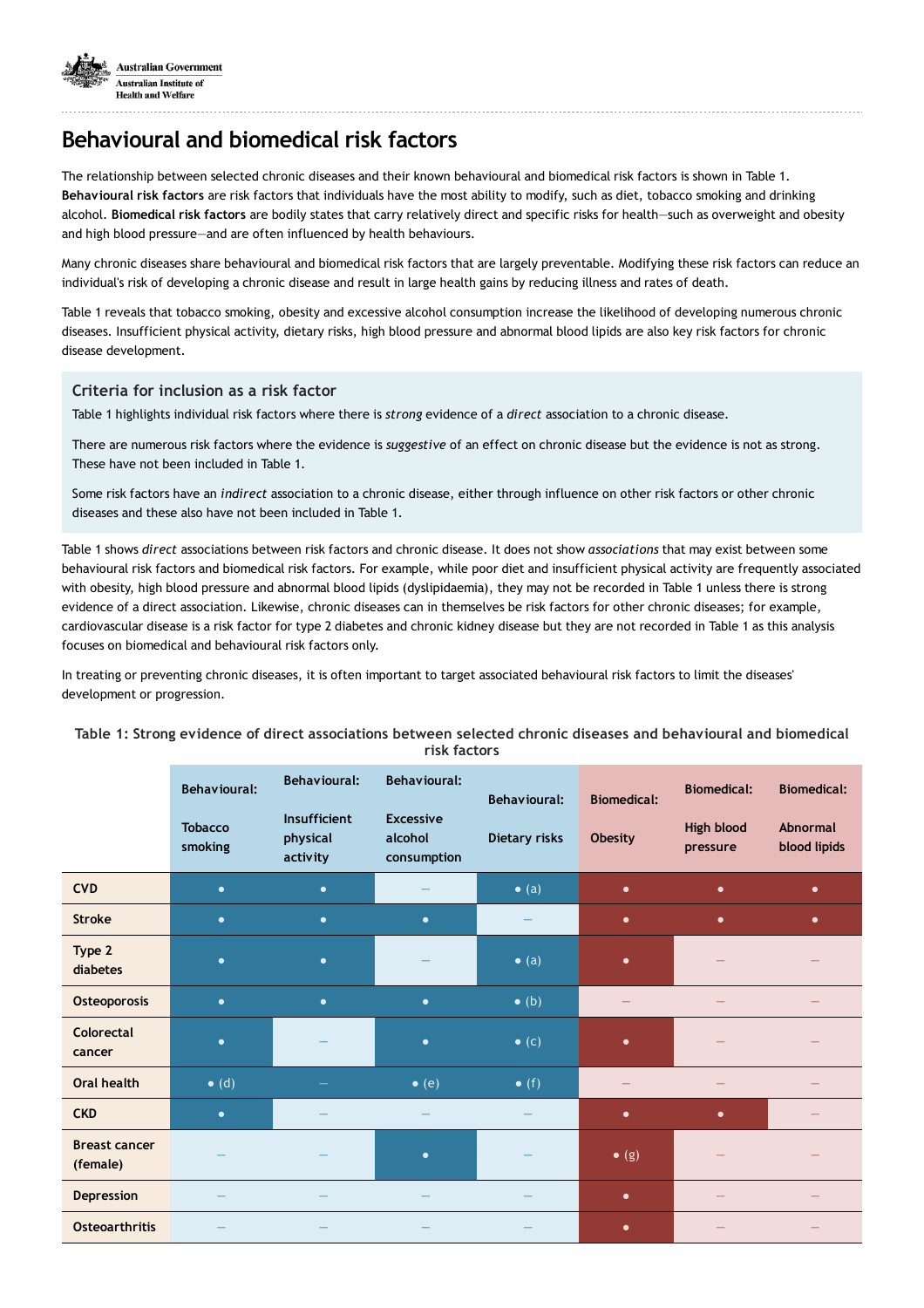| Rheumatoid<br>arthritis | $\bullet$ |  |  |     |     |
|-------------------------|-----------|--|--|-----|-----|
| Lung cancer             | $\bullet$ |  |  |     | —   |
| Cervical<br>cancer (h)  | $\bullet$ |  |  |     |     |
| <b>COPD</b>             | $\bullet$ |  |  |     | $-$ |
| Asthma                  | $\bullet$ |  |  | $-$ | $-$ |

factor.

= Strong evidence in support of a direct association between the chronic disease and behavioural or biomedical risk

 $\blacksquare$   $\blacksquare$  = There is either not a direct association or the evidence for a direct association is not strong.

CVD = cardiovascular disease. CKD = chronic kidney disease. COPD = chronic obstructive pulmonary disease.

- a. For coronary heart disease and type 2 diabetes, dietary risks relates to high intake of saturated fat.
- b. For osteoporosis, dietary risks relates to insufficient calcium and vitamin D. The recommendation is to enhance vitamin D levels through adequate sun exposure and/or supplements if required.
- c. For colorectal cancer, dietary risks relates to high intakes of processed (preserved) meat. In addition, a high intake of red meat is associated with an increased risk of colorectal cancer. The Australian Dietary Guidelines (ADGs) therefore recommend that processed meat intake should be limited (also because of its high saturated fat content). In addition, to enhance dietary variety and reduce some of the health risks associated with consuming red meat, the ADGs recommend Australian adults should consume up to a maximum of 455g per week (one serve [65 g] per day) of lean red meats.
- d. The evidence for tobacco smoking and oral health relates to oral cancer and adult periodontal diseases.
- e. The evidence for excessive alcohol consumption and oral health relates to oral cancer.
- f. For oral health, dietary risks relates to amount and frequency of free sugars for dental caries; soft drinks and fruit juices for dental erosion; excess fluoride for enamel developmental defects; deficiency of vitamin C for periodontal disease.
- g. The evidence for obesity and breast cancer is for post-menopausal women.
- h. Persistent infection with the human papillomavirus (HPV) is a central cause of cervical cancer. HPV infection is not identified in Table 1 as it only includes those risk factors that are implicated in more than one chronic disease and have the greatest prevalence within the population. It is important to recognise that the behavioural risk factors of multiple sexual partners and early age at initiation of sexual activity reflect the probability of being infected with HPV.

## *Notes*

- 1. The chronic diseases included in Table 1 are those that currently contribute the most to burden of disease and/or are the focus of ongoing national surveillance efforts.
- 2. The behavioural and biomedical risk factors included in Table 1 are those that are implicated in more than one chronic disease and have the greatest prevalence within the population.

## **References**

## **Cardiovascular disease (CVD)**

U.S. Department of Health and Human Services and U.S. Department of Agriculture 2015. 2015–2020 Dietary Guidelines for Americans. 8th Edition. Available at [http://health.gov/dietaryguidelines/2015/guidelines/.](http://health.gov/dietaryguidelines/2015/guidelines/)

US Department of Health and Human Services 2014. The health consequences of smoking: 50 years of progress. A report of the Surgeon General. Atlanta, GA: US Department of Health and Human Services, National Centre for Chronic Disease Prevention and Health Promotion, Office of Smoking and Health.

WHO 2004. The atlas of heart disease and stroke, Mackay J and Mensah G, Editors. Geneva: World Health Organization.

## **Stroke**

Norrving B, Davis S, Feigin V, Mensah G, Sacco R & Varghese C 2015. Stroke Prevention Worldwide — What Could Make It Work? Neuroepidemiology 45:215-20.

NHMRC 2009. Australian guidelines to reduce health risks from drinking alcohol. Canberra: National Health and Medical Research Council.

Ronksley PE, Brien SE, Turner BJ, Mukamal KJ & Ghali WA 2011. Association of alcohol consumption with selected cardiovascular disease outcomes: a systematic review and meta-analysis. BMJ 342:d671.

US Department of Health and Human Services 2014. The health consequences of smoking: 50 years of progress. A report of the Surgeon General. Atlanta, GA: US Department of Health and Human Services, National Centre for Chronic Disease Prevention and Health Promotion, Office of Smoking and Health.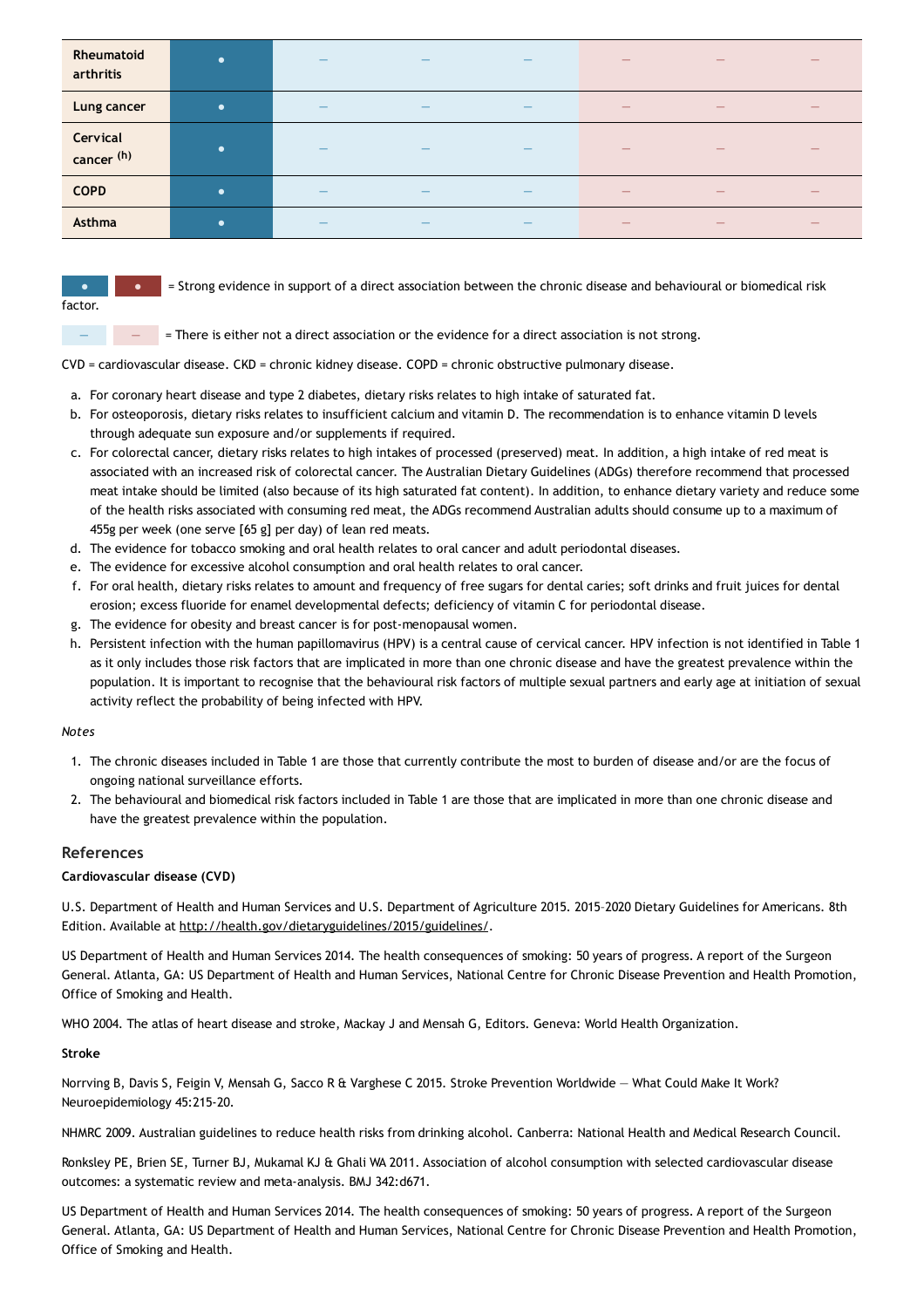WHO 2003. Diet, nutrition and the prevention of chronic diseases: report of a joint WHO/FAO expert consultation. Geneva: World Health Organization.

WHO 2004. The atlas of heart disease and stroke, Mackay J and Mensah G, Editors. Geneva: World Health Organization.

#### **Type 2 diabetes**

U.S. Department of Health and Human Services and U.S. Department of Agriculture 2015. 2015–2020 Dietary Guidelines for Americans. 8th Edition. Available at [http://health.gov/dietaryguidelines/2015/guidelines/.](http://health.gov/dietaryguidelines/2015/guidelines/)

Steyn NP, Mann J, Bennett PH, Temple N, Zimmet P, Tuomilehto J et al. 2004. Diet, nutrition and the prevention of type 2 diabetes. Public Health Nutr 7:147-65.

US Department of Health and Human Services 2014. The health consequences of smoking: 50 years of progress. A report of the Surgeon General. Atlanta, GA: US Department of Health and Human Services, National Centre for Chronic Disease Prevention and Health Promotion, Office of Smoking and Health.

WHO 2003. Diet, nutrition and the prevention of chronic diseases: report of a joint WHO/FAO expert consultation. Geneva: World Health Organization.

#### **Chronic kidney disease (CKD)**

Chen T & Harris D 2015. Challenges of chronic kidney disease prevention. Medical Journal of Australia 203:doi: 10.5694/mja15.00241.

Hallan S & Orth SR 2011. Smoking is a risk factor in the progression to kidney failure. Kidney Int 80:516-23.

Johnson D 2012. Risk factors for early chronic kidney disease. Melbourne: Kidney Health Australia.

#### **Rheumatoid arthritis**

Arthritis Australia 2014. Time to move: Rheumatoid arthritis. A national strategy to reduce a costly burden. Broadway, NSW: Arthritis Australia.

Lahiri M, Morgan C, Symmons D & Bruce I 2012. Modifiable risk factors for RA: prevention, better than cure? Rheumatology (Oxford) 51:499-512.

US Department of Health and Human Services 2014. The health consequences of smoking: 50 years of progress. A report of the Surgeon General. Atlanta, GA: US Department of Health and Human Services, National Centre for Chronic Disease Prevention and Health Promotion, Office of Smoking and Health.

#### **Osteoarthritis**

Musumeci G, Aiello FC, Szychlinska MA, Di Rosa M, Castrogiovanni P & Mobasheri A 2015. Osteoarthritis in the XXIst century: risk factors and behaviours that influence disease onset and progression. Int J Mol Sci 16:6093-112.

Muthuri S, Hui M, Doherty M & Zhang W 2011. What if we prevent obesity? Risk reduction in knee osteoarthritis estimated through a metaanalysis of observational studies. Arthritis Care & Research 63:982-90.

#### **Osteoporosis**

Ebeling PR, Daly RM, Kerr DA & Kimlin MG 2013. Building healthy bones throughout life: an evidence-informed strategy to prevent osteoporosis in Australia. MJA Open Suppl 1:1-46.

Hendrickx G, Boudin E & Van Hul W 2015. A look behind the scenes: the risk and pathogenesis of primary osteoporosis. Nat Rev Rheumatol  $11:462-74$ 

US Department of Health and Human Services 2014. The health consequences of smoking: 50 years of progress. A report of the Surgeon General. Atlanta, GA: US Department of Health and Human Services, National Centre for Chronic Disease Prevention and Health Promotion, Office of Smoking and Health.

WHO 2003. Diet, nutrition and the prevention of chronic diseases: report of a joint WHO/FAO expert consultation. Geneva: World Health Organization.

#### **Lung cancer**

IARC 2012. Personal habits and indoor combustions. Volume 100E. IRAC monographs on the evaluation of carcinogenic risks to humans. Lyon: International Agency for Research on Cancer.

US Department of Health and Human Services 2014. The health consequences of smoking: 50 years of progress. A report of the Surgeon General. Atlanta, GA: US Department of Health and Human Services, National Centre for Chronic Disease Prevention and Health Promotion, Office of Smoking and Health.

#### **Colorectal cancer**

IARC 2012. Personal habits and indoor combustions. Volume 100E. IRAC monographs on the evaluation of carcinogenic risks to humans. Lyon: International Agency for Research on Cancer.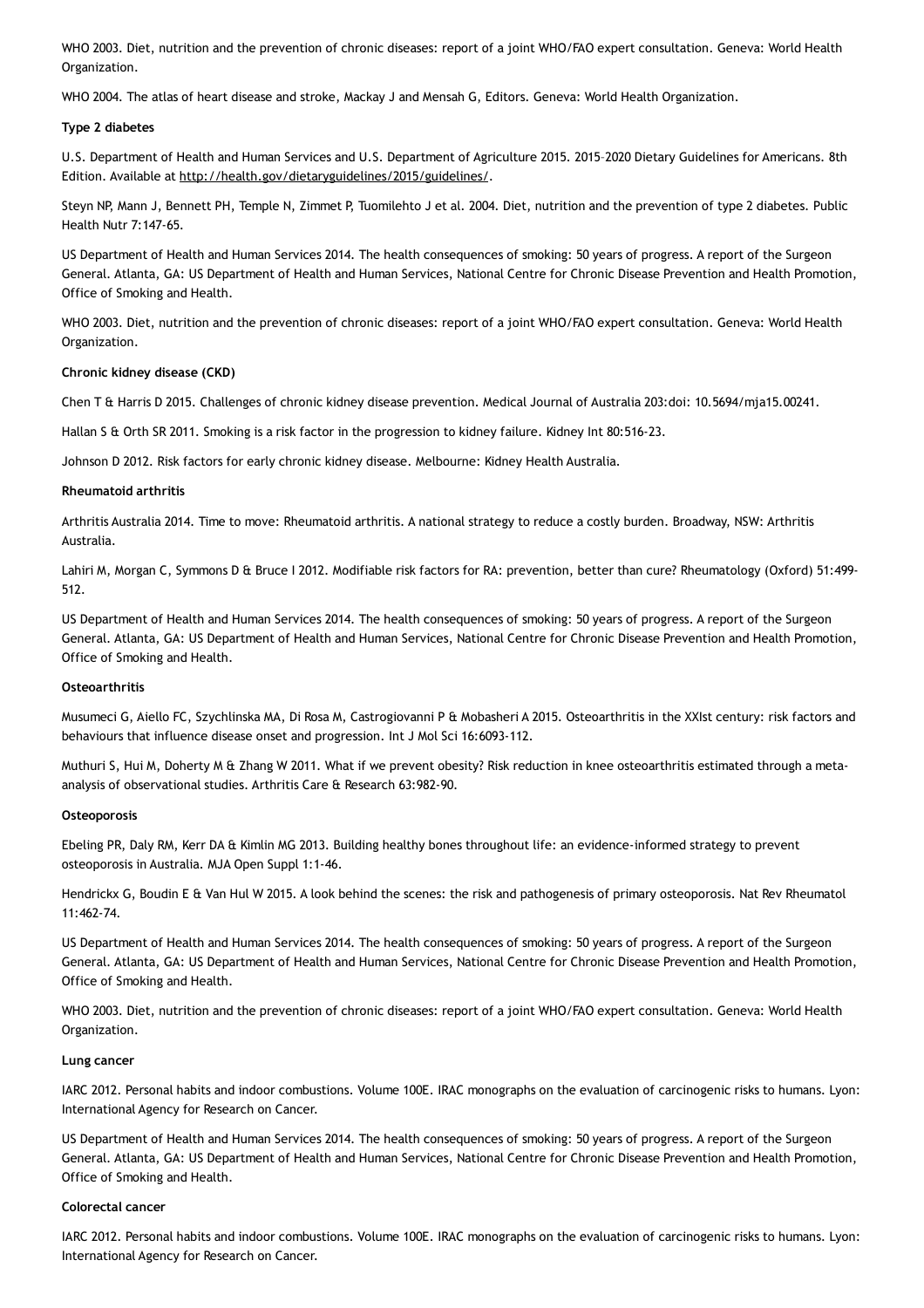NHMRC 2013. Australian dietary guidelines. Canberra: National Health and Medical Research Council.

US Department of Health and Human Services 2014. The health consequences of smoking: 50 years of progress. A report of the Surgeon General, US Department of Health and Human Services, National Centre for Chronic Disease Prevention and Health Promotion, Office of Smoking and Health: Atlanta, GA.

WCRF & AICR 2011. Continuous update project report. Food, nutrition, physical activity, and the prevention of colorectal cancer. Washington DC: World Cancer Research Fund & American Institute for Cancer Research.

#### **Breast cancer (female)**

IARC 2012. Personal habits and indoor combustions. Volume 100E. IRAC monographs on the evaluation of carcinogenic risks to humans. Lyon: International Agency for Research on Cancer.

WCRF & AICR 2010. Continuous update project. Food, nutrition, physical activity, and the prevention of breast cancer. Washington DC: World Cancer Research Fund & American Institute for Cancer Research.

#### **Cervical cancer**

IARC 2007. IARC monographs on the evaluation of carcinogenic risks to humans, Volume 90, Human papillomavirus. Lyon: International Agency for Research on Cancer.

IARC 2012. Personal habits and indoor combustions. Volume 100E. IRAC monographs on the evaluation of carcinogenic risks to humans. Lyon: Internation Agency for Research on Cancer.

US Department of Health and Human Services 2014. The health consequences of smoking: 50 years of progress. A report of the Surgeon General. Atlanta, GA: US Department of Health and Human Services, National Centre for Chronic Disease Prevention and Health Promotion, Office of Smoking and Health.

WHO 2008. World Cancer Report 2008. Lyon: International Agency for Research on Cancer.

#### **COPD**

US Department of Health and Human Services 2014. The health consequences of smoking: 50 years of progress. A report of the Surgeon General. Atlanta, GA: US Department of Health and Human Services, National Centre for Chronic Disease Prevention and Health Promotion, Office of Smoking and Health.

#### **Asthma**

US Department of Health and Human Services 2014. The health consequences of smoking: 50 years of progress. A report of the Surgeon General. Atlanta, GA: US Department of Health and Human Services, National Centre for Chronic Disease Prevention and Health Promotion, Office of Smoking and Health.

#### **Depression**

Faith M, Butryn M, Wadden T, Fabricatore A, Nguyen A & Heymsfield S 2011. Evidence for prospective associations among depression and obesity in population-based studies. Obes Rev 12:e438-53.

Luppino F, de Wit L, Bouvy P, Stijnen T, Cuijpers P, Penninx B et al. 2010. Overweight, obesity, and depression: a systematic review and meta-analysis of longitudinal studies. Arch Gen Psychiatry 67:220-9.

Sanders R, Han A, Baker J & Cobley S 2015. Childhood obesity and its physical and psychological co-morbidities: a systematic review of Australian children and adolescents. Eur J Pediatr 174(6):715-46.

## **Oral health**

IARC 2012. Personal habits and indoor combustions. Volume 100E. IRAC monographs on the evaluation of carcinogenic risks to humans. Lyon: International Agency for Research on Cancer.

WHO 2003. Diet, nutrition and the prevention of chronic diseases: report of a joint WHO/FAO expert consultation. Geneva: World Health Organization.

WHO 2015. Guideline: Sugars intake for adults and children. Geneva: World Health Organization.

#### Last updated 13/06/2018 v47.0

© Australian Institute of Health and Welfare 2021 Test